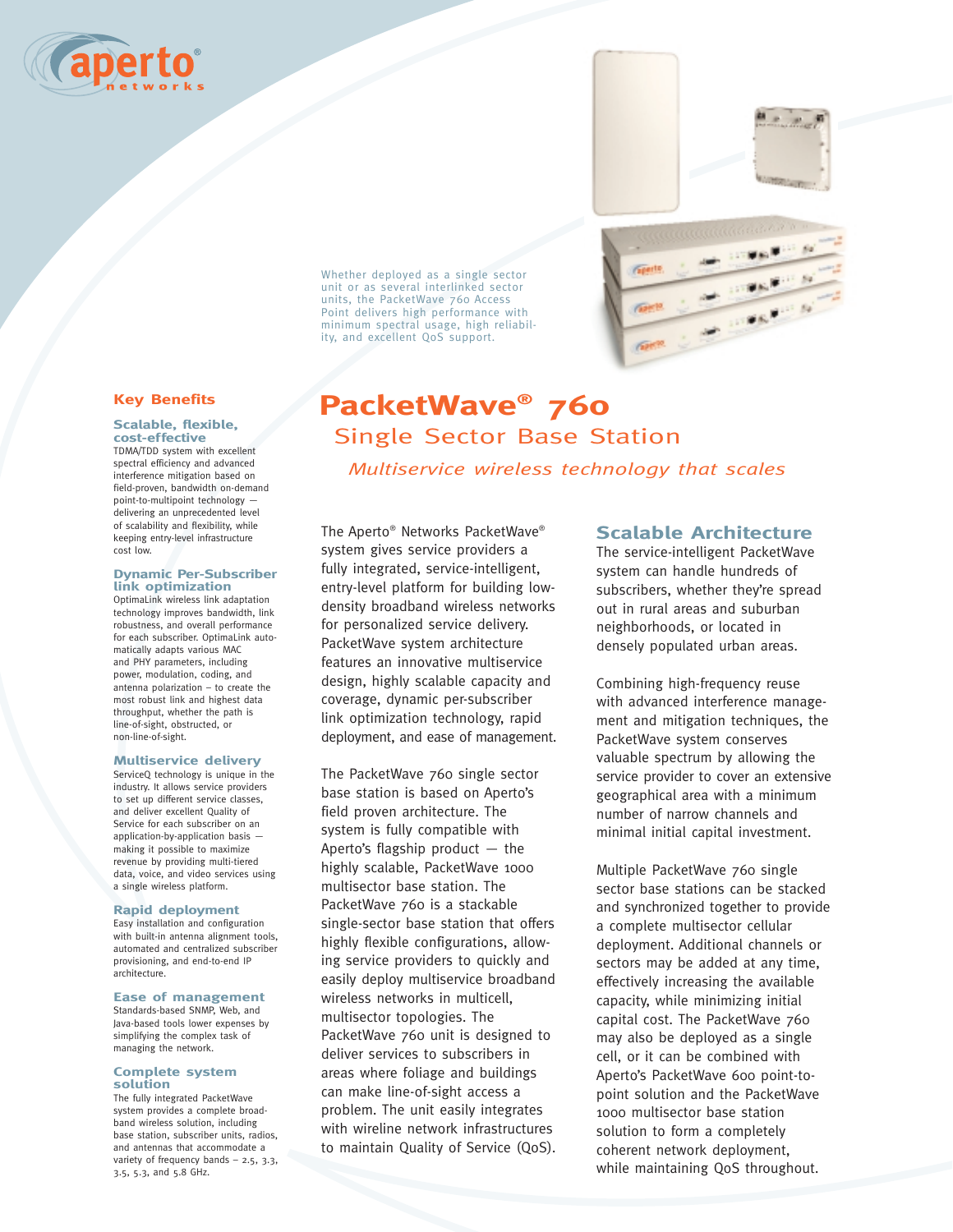

# **Flexible Topologies**

The PacketWave 760 provides solutions for multiunit or single unit topologies. Providers can buy what they need with confidence, and the system can grow as their application grows. The internal, automated synchronization allows from 2 to 32 PacketWave 760's to be linked together at a cell site without additional synchronization equipment. As a component of Aperto's integrated family of products, the PacketWave 760 performs as a high-capacity access point that may be backhauled to a central site using PacketWave 600 Series point-to-point links, or function as a cell-within-a-sector of a PacketWave 1000. Frame synchronization is extended from the central location for unparalleled spectrum efficiency. The PacketWave 760 can function in obstructed line-of-site topologies to extend the reach of a centralized wireless system.



PacketWave 1000

# **Breakthrough Technologies**

Aperto Networks' PacketWave products feature three market-leading technologies: RapidBurst® advanced Time Division Multiple Access (TDMA) protocol, OptimaLink® dynamic per-subscriber link optimization, ServiceQ® per-flow QoS, and bandwidth management.

RapidBurst technology enables the PacketWave system to achieve low latency and unprecedented spectral efficiency. With RapidBurst, the PacketWave system delivers burst rates up to 20 Mbps over a narrow 6 MHz channel. RapidBurst dynamically adjusts time slots and packet sizes to the actual demand and service levels, providing extremely efficient use of bandwidth.

OptimaLink technology performs dynamic control of link parameters to optimize each subscriber's connection in a multiuser, cellular network. The OptimaLink adaptive algorithm dynamically selects and adjusts PHY- and MAC-layer parameters, including antenna diversity, modulation, transmit power, retransmission policy, and frame size. The benefit to network operators is increased capacity, link robustness, and broader coverage that includes obstructed-line-of-sight and non-line-of-sight subscribers.

ServiceQ technology provides different service classes to subscribers on an application-byapplication basis. This means personalized services can be delivered intelligently, allowing the service provider to maximize revenue opportunities with differentiated service offerings and effective management of Service Level Agreements (SLAs).

With ServiceQ, service providers can set up multiple QoS profiles for subscriber units. Each profile contains various QoS metrics such as speed, timing, and ARQ to implement Class of Service (CoS), guaranteed SLAs requiring burst and constant traffic flows to support voice,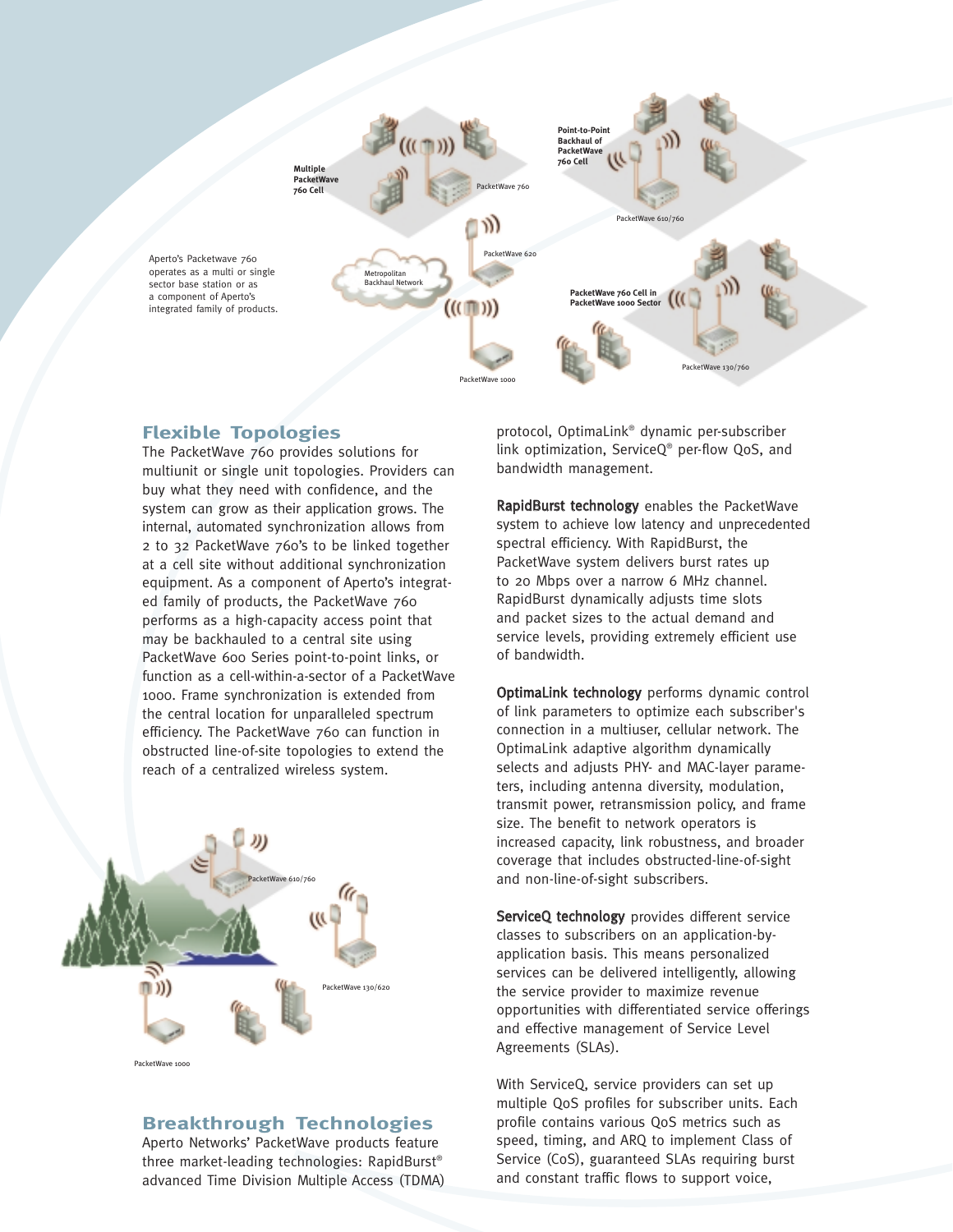video, and data simultaneously. Virtually any field in layer 2 or 3 IP header or port number of layer 4 may be used to identify which packets belong to which QoS flow. Consequently, the PacketWave system can identify applications such as Web browsing, telephony, and video streaming — and provide the appropriate QoS, resulting in a more personalized and valuable service to each subscriber.

Using a highly advanced scheduling mechanism, the PacketWave system enforces the metrics in each profile. This same advanced technology enables Aperto to provide Constant Bit Rate (CBR) and Constant Information Rate (CIR) QoS on an occurrence-request basis allowing the overbooking of wireless bandwidth, which is only reserved when necessary.

## **Multiple Frequency Bands**

Because the PacketWave system can accommodate a variety of frequency bands, whether licensed or unlicensed, it gives service providers the flexibility to pursue opportunities across the globe using a single service intelligent platform, minimizing capital and operating costs.

## **Automatic Frequency Selection**

Among the powerful interference-avoidance features provided by PacketWave is Automatic Frequency Selection (AFS), which switches frequencies to continue business-quality service in an unlicensed spectrum. AFS supports five times more frequencies, up to 20, than competing products. AFS may also be used to provide redundancy in licensed or unlicensed channel bands. In the event of scheduled maintenance or failure of a base station radio, the subscriber unit will automatically switch to an alternate radio or base station.

## **Comprehensive IP Functionality**

The PacketWave system provides a single platform for delivering converged services over an IP network. The IP-based system design allows service providers to develop end-to-end applications, such as virtual private networks (VPNs) and web hosting, without the complexity of intervening transport protocols. And, it fits seamlessly into the service providers overall network architecture without altering the existing routing and server infrastructure. Integrated IP networking provides functionality without the burden of adding external equipment that would add to the complexity of network maintenance at customer sites and be prone to security breaches.

The PacketWave system leads the industry in implementing advanced IP features and services. Packet filtering, Dynamic Host Configuration Protocol (DHCP), and Trivial File Transfer Protocol (TFTP)

configuration download give service providers maximum flexibility in provisioning secure services for customers.

The PacketWave 760 single sector base station performs bridging, routing, or VLAN to offer a complete set of IP networking with QoS. In conjunction with Aperto subscriber units, the PacketWave 760 enables the following IP networking applications.

**Routing** of multiple subnets on the wireless port provides efficient utilization of wireless bandwidth and additional security. Routing information can be configured either statically or dynamically using the RIPv2 routing protocol.

**NAT/PPPoE** protocol on subscriber units conserves the number of public IP addresses necessary to implement large-scale networks, while providing security and control for billing.

**VLAN** is provided in multiple modes: tagged, double-tagged, and pass-through, with three separate VLANs per CPE for management, NAT/PPPoE, and bridged IP traffic. Special modes enable reselling of wireless bandwidth and VoIP bridging in conjunction with NAT/PPPoE.

**Advanced bridging** with thousands of MAC addresses per subscriber unit easily handles IPv4 traffic in conjunction with the extended packet sizes necessary for pass-through of VLAN, PPPoE, MPLS, and IPv6. Additionally, layer 2 and 3 classification may be made for QoS and filtering.

This array of IP capabilities, together with the innovative RapidBurst, OptimaLink, and ServiceQ technologies, make the PacketWave system the most flexible broadband wireless service delivery platform available today.

## **Full-Featured Management**

The PacketWave system simplifies subscriber provisioning and network management with GUI-based tools, standard protocols, and industrystandard platforms. Among these tools is the Java-based WaveCenter™ Configuration Manager, which automates the subscriber provisioning process. The PacketWave system also includes Web-based HTML and SNMP-compliant network management software for configuration, fault, performance, and security management.